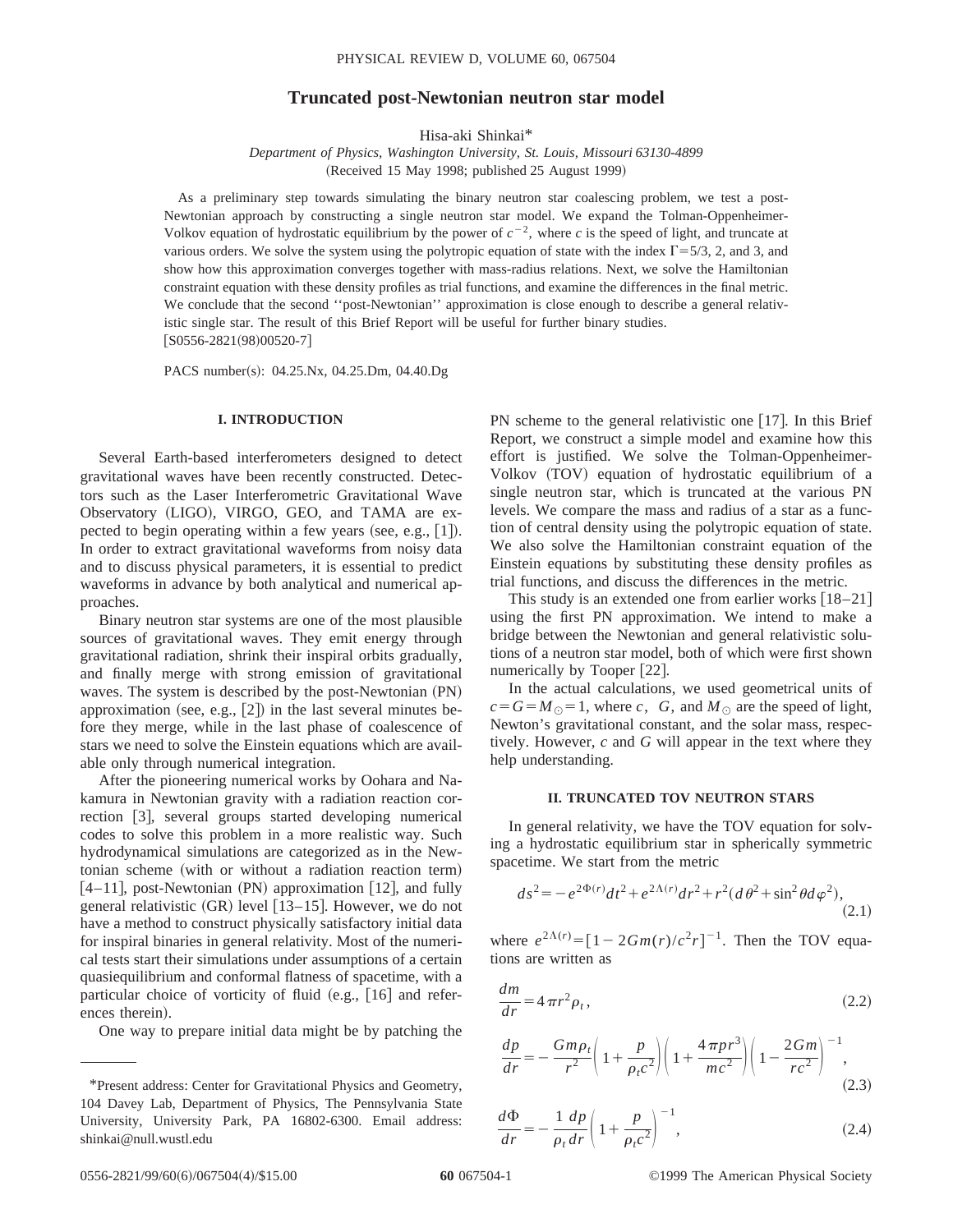

FIG. 1. Total mass as the function of its central density for truncated neutron star model.  $(a)$ ,  $(b)$ , and  $(c)$  are for different equations of state with  $\Gamma$  = 5/3, 2, and 3, respectively. Mass is in units of the solar mass and the central density is in  $\lceil g/cm^3 \rceil$ . The gray solid line is of Newtonian solutions; the solid line is of general relativistic solutions. The dotted line, dashed line, and three-dotted line are of first, second, and third post-Newtonian approximated solutions, respectively.

together with the specified equation of state, for which we use the polytropic equation of state

$$
p = K\rho^{\Gamma} = K\rho^{1+1/n},\tag{2.5}
$$

where  $p$  and  $\rho$  are the pressure and energy density, respectively, and  $\rho_t$  is the total mass density:

$$
\rho_t = \rho + \frac{p}{(\Gamma - 1)c^2}.
$$
\n(2.6)



FIG. 2. Mass and radius relations for truncated neutron star models. Mass is in units of the solar mass and radius is in  $[km]$ . The lines are the same as in Fig. 1.

Obviously, the set of equations recovers the Newtonian limit for  $c^2 \rightarrow \infty$ .

The idea of this Brief Report is to expand the product of the parentheses in Eqs.  $(2.3)$  and  $(2.4)$  and truncate them at the order of  $1/c^{2i}$ . The *i*th truncation, then, gives the socalled *i*th PN approximation. (The case of  $i=1$  is briefly mentioned in  $[23]$ .) That is, we write Eqs.  $(2.3)$  and  $(2.4)$ schematically:

$$
\frac{dp}{dr} = -\frac{Gm\rho_t}{r^2}(1+A)(1+B)(1-C)^{-1}
$$

$$
= -\frac{Gm\rho_t}{r^2}(1+A+B+C)
$$

$$
+AB+AC+BC+C^2+\cdots), \qquad (2.7)
$$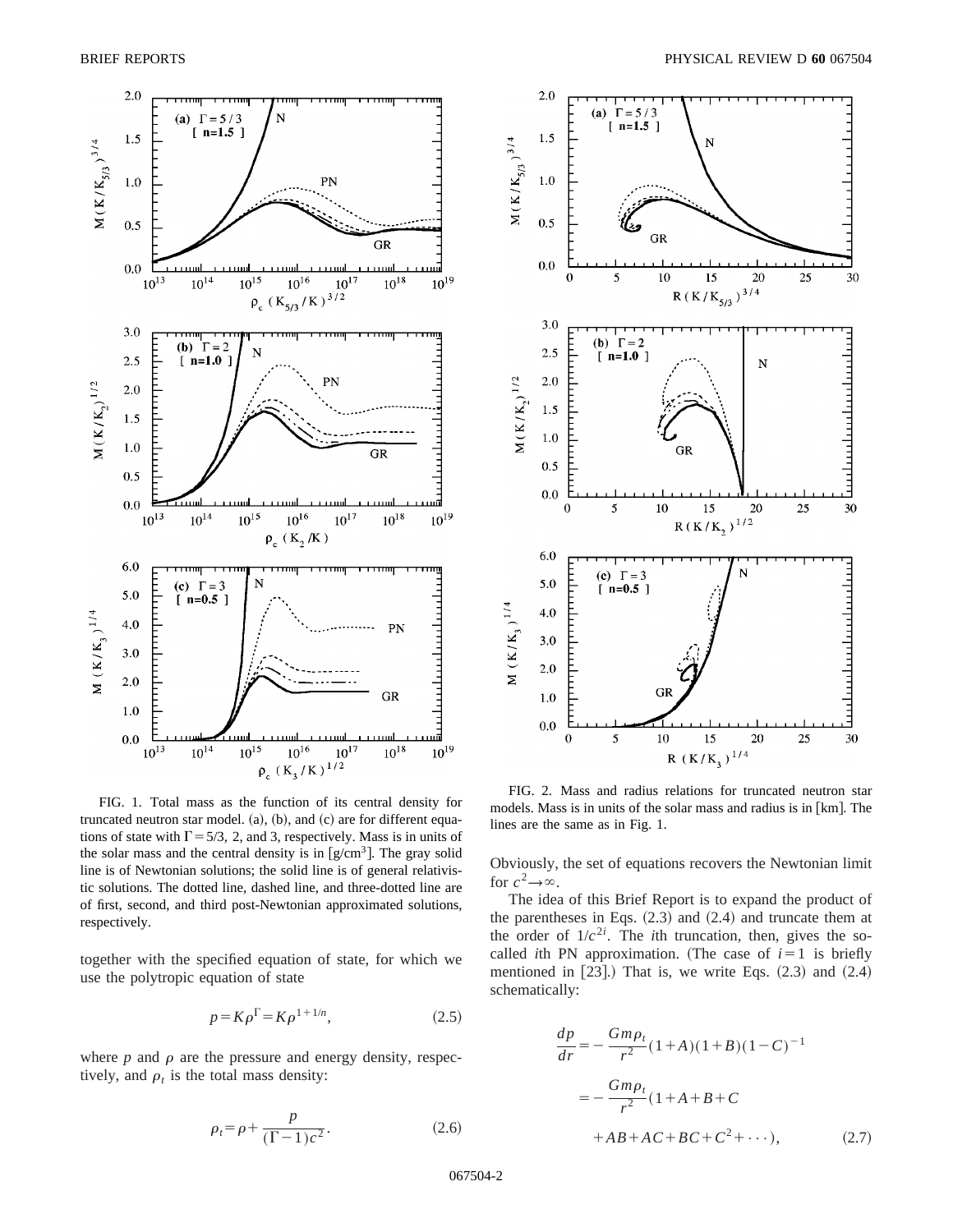

FIG. 3. The conformal factor  $\psi$  at the origin is displayed as a function of central density, of which we used a trial configuration for solving Hamiltonian constraint equation. The central density is in units of  $[g/cm<sup>3</sup>$ . Each line indicates the trial profile as input, using the same notation as Fig. 1.

$$
\frac{d\Phi}{dr} = -\frac{1}{\rho_t} \frac{dp}{dr} (1 + A)^{-1}
$$

$$
= -\frac{1}{\rho_t} \frac{dp}{dr} (1 - A + A^2 - A^3 + \cdots). \tag{2.8}
$$

If we use these equations with terms on the right-hand side (RHS) of up to two products of  $A$ ,  $B$ ,  $C$  (such as  $AB$  or  $A^2$ ), then we say the system is in the second PN approximation.

We apply  $\Gamma$ =5/3, 2, and 3 for the equation of state (*n*  $=1.5$ , 1, and 0.5 in the polytropic index, respectively) and compare the solutions of Newtonian, GR, and up to the third PN approximation.

The radius of the star, *R*, is measured at the point  $r_{\star}$ where density  $\rho_t$  drops low enough  $\lceil O(10^{-10}) \rceil$  in geometrical units], and given by the proper length,

$$
R = \int_0^{r_{\star}} \left( 1 - \frac{2Gm(r)}{c^2 r} \right)^{-1/2} dr, \tag{2.9}
$$

with appropriate truncation in the integrand. We express the mass of the star, *M*, by  $M = m(r_{\star})$ .

We use the fifth-order Runge-Kutta method (Fehlberg method) to integrate the equations. In order to check that this approach is right, we also worked the TOV equations in the harmonic gauge and confirmed that we get identical physical quantities in the results.

In Fig. 1, we show the total mass *M* as a function of the central density  $\rho_c$  for the different  $\Gamma$ 's and PN levels. Mass is in units of  $M_{\odot}$  and central density is in [g/cm<sup>3</sup>], and both are rescalable with the constant  $K$  in the equation of state. Here we use *K* in the calculations as  $K_{5/3} = 4.35$  (for  $\Gamma = 5/3$ ),  $K_2 = 10^2$  (for  $\Gamma = 2$ ), and  $K_3 = 10^5$  (for  $\Gamma = 3$ ) in geometrical units, where  $K_{5/3}$  is the number for the pure neutron equation of state  $[24]$ .

We see clearly the convergence of this PN approximation in all the  $\Gamma$ 's. However, if the equation of state is stiff, then the high density configuration differs from that of GR even at the higher PN approximation.

From the first PN approximation, we see the existence of the maximum mass. The central density which gives this maximum becomes larger in the weak gravity approximation.

In Fig. 2, we show the mass-radius relations. In the Newtonian limit, the asymptotic behaviors of *M* near  $M=0$  are as  $M \propto R^{-3}$  (for  $\Gamma$  = 5/3),  $M \propto R^{0}$  (for  $\Gamma$  = 2), and  $M \propto R^{5}$  (for  $\Gamma$ =3). These represent the softness (for  $\Gamma$ =5/3) and stiffness (for  $\Gamma$ =3) of the equation of state. We see that all the lines in Fig. 2 coincide with this Newtonian limit in the lower mass limit. The figure also shows us that the first PN solution has the same feature as GR.

We also checked the causality constraint  $dp/d\rho \leq 1$  (see, e.g., [25]) in all of the models, and confirmed that the constraint is always valid.

## **III. METRIC OUTPUT VIA THE HAMILTONIAN CONSTRAINT**

We next solve the Hamiltonian constraint equation in GR with the trial density profiles obtained above. Our aim is to compare the difference of the output metric and to examine a matching scheme of PN data to the general relativistic one.

We use the O'Murchadha-York conformal approach  $[26]$ to solve the Hamiltonian constraint. Defining the conformal factor  $\psi$  and setting  $\gamma_{ij} = \psi^4 \hat{\gamma}_{ij}$ , the constraint becomes

$$
8^{(3)}\hat{\Delta}\psi = {}^{(3)}\hat{R}\psi - 16\pi G \hat{\rho}\psi^{-3}, \tag{3.1}
$$

where <sup>(3)</sup> $\hat{\Delta}$  and <sup>(3)</sup> $\hat{R}$  are the three-dimensional Laplacian and Ricci scalar curvature, respectively, defined by  $\hat{\gamma}_{ij}$ . Here we assumed  $K_{ii} = \hat{K}_{ii} = 0$ .